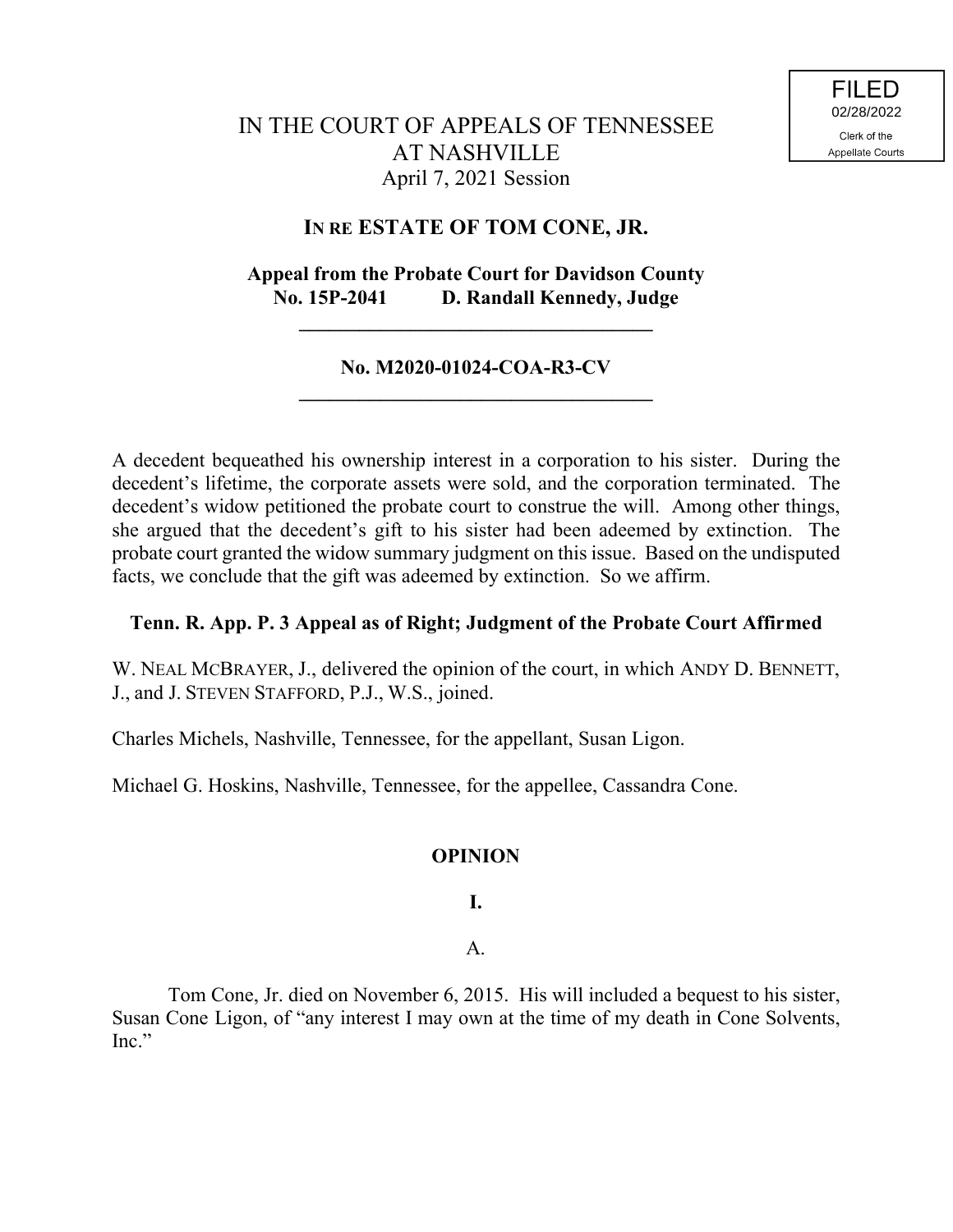After the will was admitted to probate, the decedent's widow petitioned the probate court to declare the gift to Ms. Ligon adeemed by extinction. Prior to the decedent's death, Cone Solvents, Inc. had terminated its corporate existence.

Cone Solvents, Inc. was a family-owned chemical distribution company. When the decedent executed his will, he owned 12.5% of the company stock. The decedent's father, Tom Cone, Sr., and Ms. Ligon owned the remaining shares.

In 2006, the decedent and Don Gadd started a new company, Frontier Logistical Services, LLC. Frontier was a member-managed LLC engaged in the trucking business. Initially, the decedent owned an 85% membership interest while Mr. Gadd owned the remaining 15%. But the decedent controlled 100% of the governance rights.

Four years later, Frontier purchased substantially all of Cone Solvents, Inc.'s tangible and intangible assets, including the name and logo. As payment, Frontier assumed most of the corporation's liabilities, including a \$475,000 debt to Mr. Cone, Sr. It also hired Mr. Cone, Sr. as a consultant. And it agreed to offer employment to most of Cone Solvents, Inc.'s employees. In a separate transaction, the decedent transferred 12.5% of his membership interest in Frontier to Ms. Ligon.

A few months after the asset sale, the directors and shareholders of Cone Solvents, Inc. adopted and approved a liquidation plan.<sup>1</sup> Cone Solvents, Inc. voluntarily dissolved. *See* Tenn. Code Ann. § 48-24-103 (2019). And after distributing any remaining assets to the three shareholders, it filed articles of termination on September 17, 2011. *See id.* § 48- 24-108(a) (2019). All company stock was cancelled or redeemed.

Meanwhile, Frontier added chemical distribution to its existing trucking business. Frontier's chemical division operated under the Cone Solvents, Inc. name and logo. In 2010, Frontier reported combined annual sales of over \$18 million. At the time of his death, the decedent owned a 72.5% membership interest in Frontier, as well as full governance rights.

#### B.

The probate court granted partial summary judgment to the decedent's widow, concluding that the bequest to Ms. Ligon had been adeemed by extinction. 2 In his will, the decedent devised his ownership interest in Cone Solvents, Inc. to his sister. This was a specific bequest. But the decedent had no ownership interest in Cone Solvents, Inc. when he died. Frontier had purchased the corporate assets in 2010 and, shortly thereafter, the corporation dissolved and terminated. The court rejected Ms. Ligon's argument that

 $1$  The decedent was both a director and a shareholder.

 $2$  The widow's request to remove the estate administrator remained pending.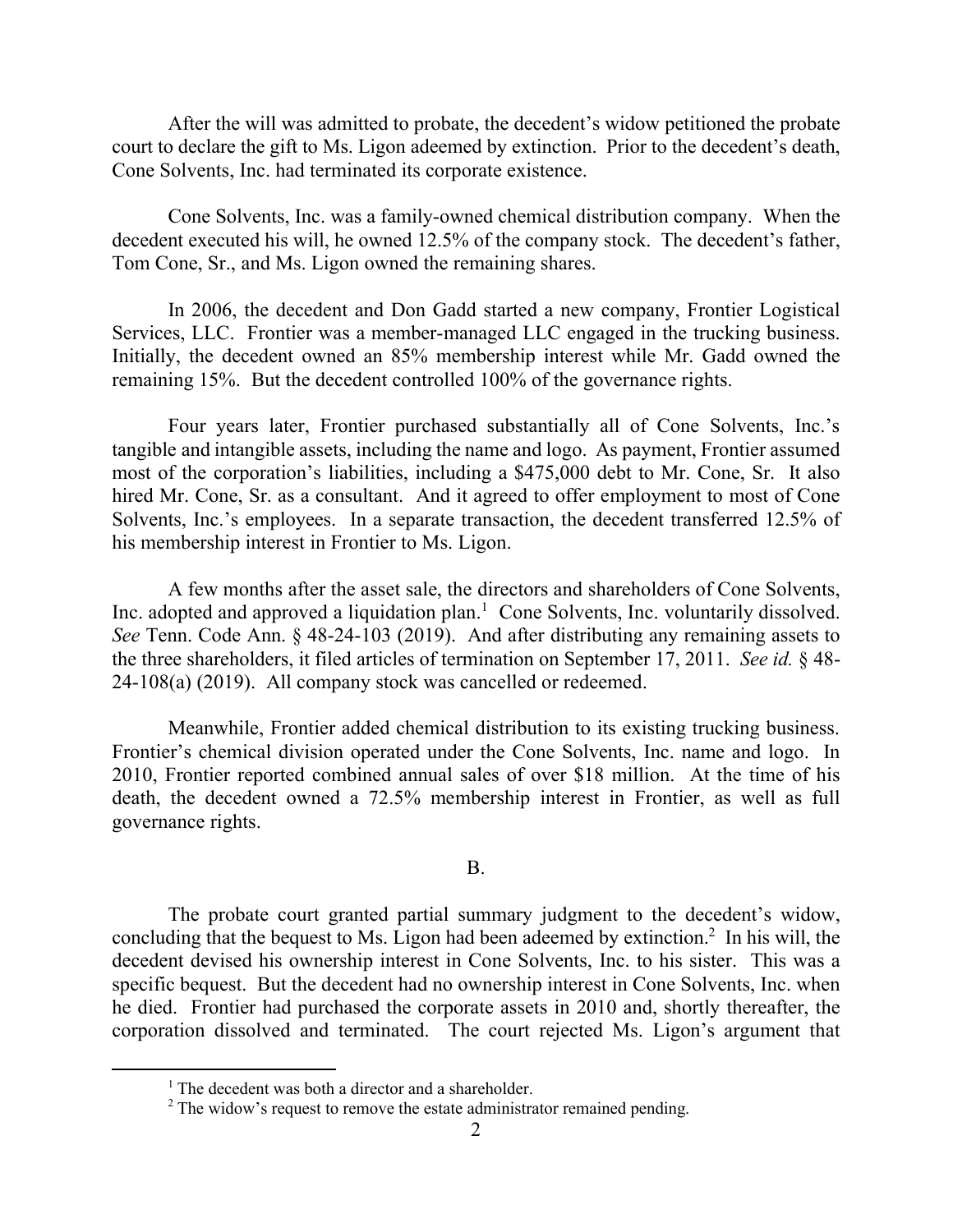Frontier's continuing use of Cone Solvents, Inc.'s assets showed that the decedent still had a devisable interest in the business. Because Frontier was a separate, ongoing, viable entity for at least four years before the sale, the decedent's interest in Frontier could not be deemed equivalent to his previous interest in Cone Solvents, Inc.

Ms. Ligon filed a motion to alter or amend. *See* TENN. R. CIV. P. 54.02. Among other things, she asked the court to reconsider its ruling in light of a valuation report prepared by the decedent's estate. The report showed that Frontier kept separate accounting records for the chemical distribution business. She believed that this evidence bolstered her argument that the decedent still owned some interest in Cone Solvents, Inc. And she claimed that she did not discover the report's existence until after the summary judgment hearing.

The court declined to revise its original ruling based on the valuation report. The court questioned Ms. Ligon's failure to produce this evidence earlier. Information about the report, including selected excerpts, had been available in the court record since well before the summary judgment hearing. Even so, the court determined that the proffered evidence did not create a genuine issue of disputed material fact. So the motion did "not present a plausible basis to alter, amend or revise the summary judgment ruling." But the court agreed to certify its previous order as final.

#### **II.**

#### A.

Summary judgment may be granted only "if the pleadings, depositions, answers to interrogatories, and admissions on file, together with the affidavits, if any, show that there is no genuine issue as to any material fact and that the moving party is entitled to a judgment as a matter of law." *Id.* 56.04. The party moving for summary judgment has "the burden of persuading the court that no genuine and material factual issues exist and that it is, therefore, entitled to judgment as a matter of law." *Byrd v. Hall*, 847 S.W.2d 208, 211 (Tenn. 1993).

A trial court's decision on a motion for summary judgment enjoys no presumption of correctness on appeal. *Martin v. Norfolk S. Ry. Co.*, 271 S.W.3d 76, 84 (Tenn. 2008); *Blair v. W. Town Mall*, 130 S.W.3d 761, 763 (Tenn. 2004). We review the summary judgment decision as a question of law. *See Martin*, 271 S.W.3d at 84; *Blair*, 130 S.W.3d at 763. So we review the record de novo and make a fresh determination of whether the requirements of Rule 56 of the Tennessee Rules of Civil Procedure have been met. *See Eadie v. Complete Co.*, 142 S.W.3d 288, 291 (Tenn. 2004); *Blair*, 130 S.W.3d at 763. We view all of the evidence in the light most favorable to the nonmoving party, including resolving all inferences to be drawn from the facts in that party's favor. *See Luther v. Compton*, 5 S.W.3d 635, 639 (Tenn. 1999); *Muhlheim v. Knox Cty. Bd. of Educ.*, 2 S.W.3d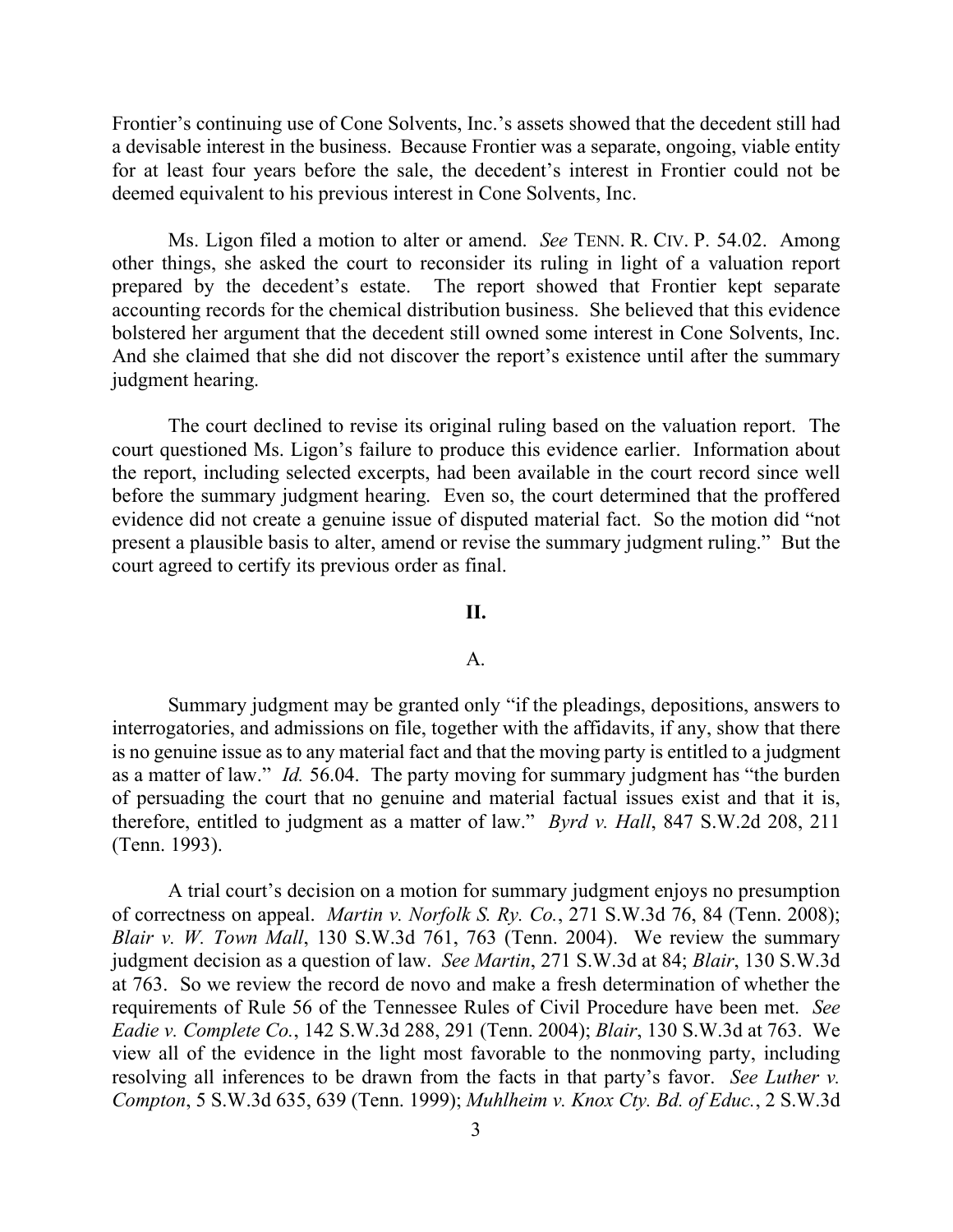927, 929 (Tenn. 1999). If the undisputed facts support only one conclusion and that conclusion entitles the moving party to a judgment, then the trial court's grant of summary judgment is affirmed. *See White v. Lawrence*, 975 S.W.2d 525, 529 (Tenn. 1998); *McCall v. Wilder*, 913 S.W.2d 150, 153 (Tenn. 1995).

The dispositive issue on appeal is whether the decedent's bequest to Ms. Ligon was adeemed by extinction.<sup>3</sup> Ademption is also question of law, which we review de novo. *In re Estate of Hume*, 984 S.W.2d 602, 604 (Tenn. 1999).

#### B.

In construing a will, "the intention of the testator is of paramount importance." *Sands v. Fly*, 292 S.W.2d 706, 710 (Tenn. 1956). We must give effect to that intent "unless prohibited by a rule of law or public policy." *In re Estate of McFarland*, 167 S.W.3d 299, 302 (Tenn. 2005). The testator's intent is "determined from the particular words used in the will itself, and not from what it is supposed the testator intended." *In re Estate of Milam*, 181 S.W.3d 344, 353 (Tenn. Ct. App. 2005) (citations omitted); *see In re Estate of McFarland*, 167 S.W.3d at 302; *Stickley v. Carmichael*, 850 S.W.2d 127, 132 (Tenn. 1992).

We read the testator's words in context and in light of the will's purpose and the circumstances surrounding its execution. *See Stickley*, 850 S.W.2d at 132; *Bell v. Shannon*, 367 S.W.2d 761, 766 (Tenn. 1963). We also bear in mind that a will speaks and takes effect as if it had been executed immediately before the death of the testator unless a contrary intent is expressed in the will. *See* Tenn. Code Ann. § 32-3-101 (2021); *Daugherty v. Daugherty*, 784 S.W.2d 650, 656 (Tenn. 1990); *Bell*, 367 S.W.2d at 766. Absent a contrary intent, we will construe a will as including all property owned by the testator at the time of death. 4 *See Cobb v. Stewart*, 463 S.W.2d 693, 696 (Tenn. 1971); *Sadow v. Solomon*, 319 S.W.2d 83, 85 (Tenn. 1958).

 $^{4}$  By statute,

 $\overline{a}$ 

<sup>&</sup>lt;sup>3</sup> Ms. Ligon also challenges the court's decision on her post-judgment motion. The court did not abuse its discretion in denying relief. *See Harris v. Chern*, 33 S.W.3d 741, 746 (Tenn. 2000). Ms. Ligon did not come forward with any evidence suggesting that the decedent had an ownership interest in Cone Solvents, Inc. when he died. *See Byrd*, 847 S.W.2d at 211 (explaining that only a genuine dispute as to a material fact precludes the grant of summary judgment).

A will shall be construed, in reference to the real and personal estate comprised in it, to speak and take effect as if it had been executed immediately before the death of the testator, and shall convey all the real estate belonging to the testator, or in which the testator had any interest at the testator's decease, unless a contrary intention appear[s] by its words in context.

Tenn. Code Ann. § 32-3-101. The statute "was enacted to alter the unyielding common-law rule that a will . . . spoke as of the time of its execution, and . . . property acquired by the testator after the execution of the will could not pass thereby." *Daughtery*, 784 S.W.2d at 656 (citations omitted). It does not otherwise alter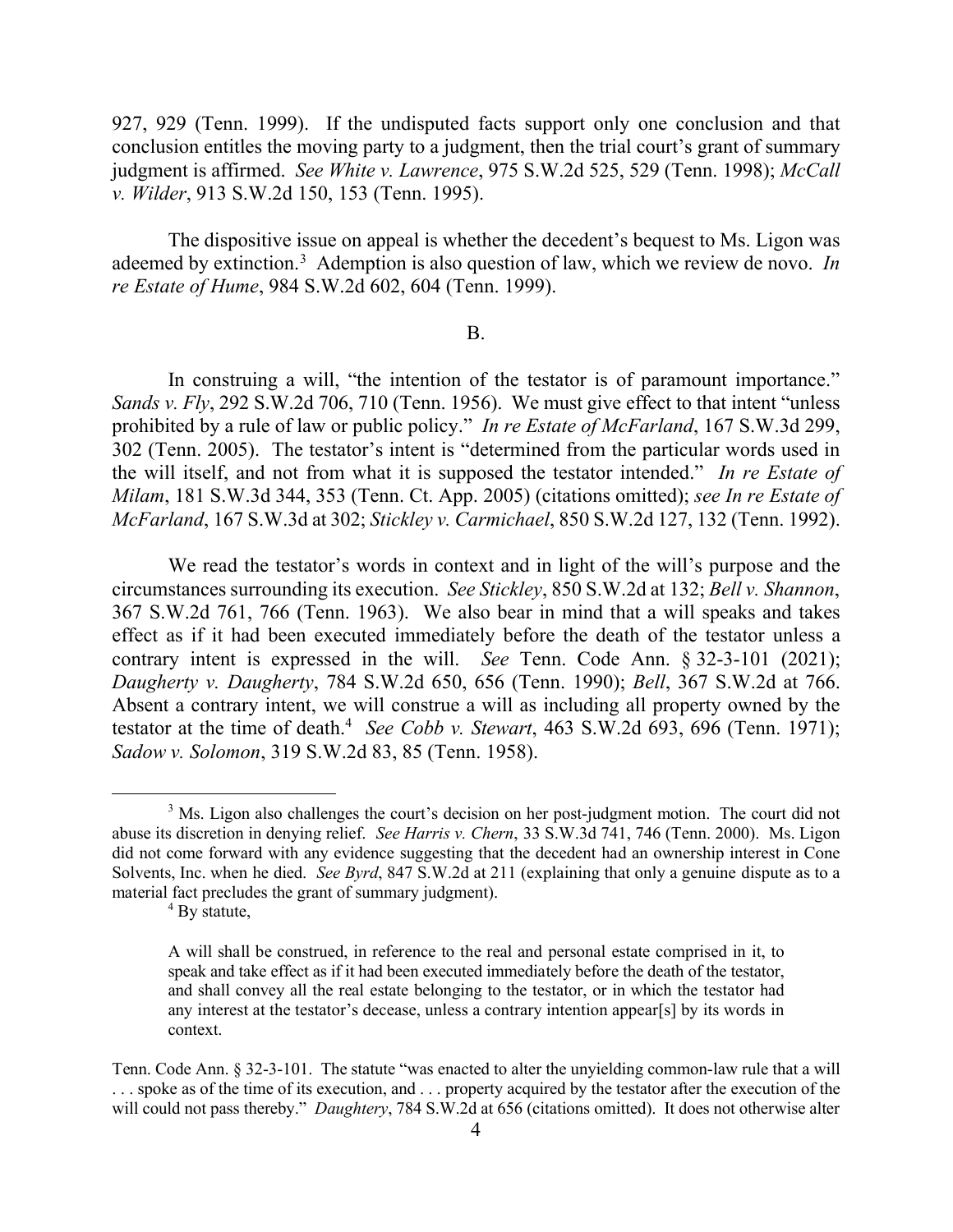Ademption by extinction occurs when some action taken during the decedent's lifetime "interferes with the operation of the will." *In re Estate of Hume*, 984 S.W.2d at 604 (quoting *Am. Tr. & Banking Co. v. Balfour*, 198 S.W. 70, 71 (Tenn. 1917)). If the subject of a specific bequest has been "annihilated or its condition so altered that nothing remains to which the terms of the bequest can apply," the bequest has been adeemed by extinction. *Id.* (quoting *Wiggins v. Cheatham*, 225 S.W. 1040, 1041 (Tenn. 1920)).

Tennessee courts apply a strict "in specie" test in ademption by extinction cases.<sup>5</sup> *Id.* at 604-05. Thus, our analysis depends solely on the answers to two questions. Is the gift to Ms. Ligon a specific legacy? If so, can it be found in the decedent's estate? *See id.* at 605 (quoting *McGee v. McGee,* 413 A.2d 72, 76 (R.I. 1980))*.*

Here, the decedent bequeathed "any interest I may own at the time of my death in Cone Solvents, Inc. to my sister, SUSAN CONE [LIGON], outright and free of trust, if she is then living." Both parties agree that this gift is a specific legacy. "A 'specific legacy' is a bequest of a specific article or particular fund or designated part of the testator's estate, distinguished from all others of the same nature." *Ford v. Cottrell*, 207 S.W. 734, 736 (Tenn. 1918) (quoting *Am. Tr. & Banking Co.*, 198 S.W. at 71).

Ms. Ligon challenges the trial court's ruling that the subject of this gift was stock. She points out that the will uses the words, "any interest," rather than the specific term "stock." Still, when read in context and in light of the surrounding circumstances, there is no ambiguity. *See Stickley*, 850 S.W.2d at 132. The decedent intended to convey his interest in Cone Solvents, Inc. And his only personal interest was stock. *See Hinton v. Carney*, 250 S.W.2d 364, 366 (Tenn. 1952). Stock is personal property that passes to the owner's estate upon death. *Id.*

Turning to the second question, we conclude that this specific legacy cannot be found in the decedent's estate. The decedent did not own any stock in Cone Solvents, Inc. when he died. The corporation did not exist. *See* Tenn. Code Ann. § 48-24-108(b). And all outstanding stock had been cancelled or redeemed. The subject of this gift "ceased to exist in the form in which it is described in the will so that on his death there is nothing answering the description to be given to the beneficiary." *Ford*, 207 S.W. at 736 (citation omitted).

our traditional rules for ascertaining a testator's intent. *See Stickley*, 850 S.W.2d at 132; *Estate of Robison v. Carter*, 701 S.W.2d 218, 221 (Tenn. Ct. App. 1985).

<sup>5</sup> Ms. Ligon suggests that the ademption by extinction analysis in *In re Estate of Hume*, 984 S.W.2d 602 (Tenn. 1999), is flawed. But we are not at liberty "to disregard decisions of the Tennessee Supreme Court." *In re Estate of Greenamyre*, 219 S.W.3d 877, 883 (Tenn. Ct. App. 2005). The ademption principles stated in *In re Estate of Hume* control our analysis here. *See Stewart v. Sewell*, 215 S.W.3d 815, 824-25 (Tenn. 2007) (reaffirming *In re Estate of Hume*).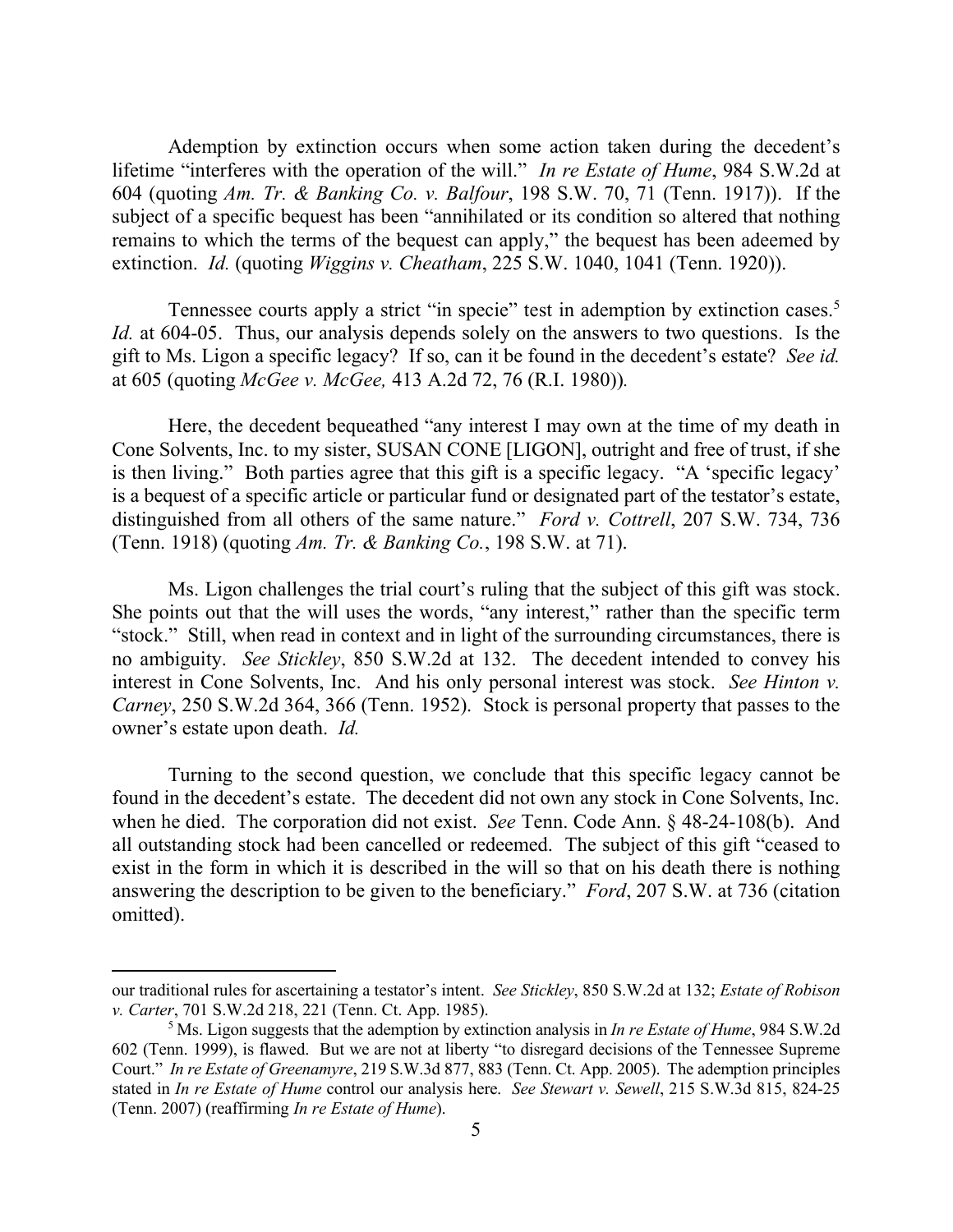According to Ms. Ligon, our courts have recognized that mere changes in the name or form of a business entity will not cause an ademption by extinction. *See Baldwin v. Davidson*, 267 S.W.2d 756, 759 (Tenn. Ct. App. 1954). In *Baldwin*, the subject of the gift was the testator's "share" in a filling station business. *Id.* at 756. When the testator wrote his holographic will, the business was operated as a general partnership. *Id.* Before the testator died, "the partners organized a corporation [with a similar name] and transferred the partnership property and business to the corporation in exchange for shares of stock in it." *Id.* At his death, the testator still owned his stock. *Id.* at 757. There was no ademption by extinction because "[t]here was no change in the substance or essential nature of [the testator's] share or interest in the business." *Id.* at 759. His stock represented his "interest in the corporate business, which in turn represent[ed] his share in the partnership." *Id.*

Contrary to the facts presented in the *Baldwin* case, Cone Solvents, Inc. did not merely change name or form. Its assets were sold to another—already existing—business. Frontier had been a viable trucking business for almost four years before the asset purchase. More importantly, Frontier was the buyer, not the decedent. "All property transferred to or acquired by an LLC is property of the LLC." Tenn. Code Ann. § 48-249-502(a) (2019). After the asset purchase, the decedent's interest in Cone Solvents, Inc. profoundly changed. He no longer had an ownership interest in his former company. He owned a membership interest in Frontier. *See id.* ("A membership interest in an LLC is personal property. A member has no interest in specific LLC property."). So whether the business of Cone Solvents, Inc. continued as part of Frontier is irrelevant to our analysis.

This case is analogous to our decision in *Akins v. Clark*, 59 S.W.3d 124 (Tenn. Ct. App. 2001). The testator bequeathed specific assets to a close friend. *Id.* at 125. In an illfated attempt to avoid estate taxes, the testator transferred these same assets to a limited partnership. *Id.* at 126. When she died, the testator owned "a 1% interest in the Limited Partnership as a general partner and a 90.5% interest as a limited partner." *Id.* The testator did not have the right to demand distributions from the limited partnership. *Id.* We held that the transfer of the devised assets to the limited partnership "materially altered the nature of those assets such that it resulted in an ademption by extinction." *Id.* at 127. After the transfer, the testator "no longer owned the [assets], but rather owned a 91.5% interest in the Limited Partnership." *Id.*

Like the testator in *Akins v. Clark*, the decedent did not have an ownership interest in Cone Solvents, Inc. at his death. He held a membership interest in Frontier, a separate legal entity. "[A] testator can not dispose of property which he does not own at the time of his death." *Sadow*, 319 S.W.2d at 85. So we conclude that the specific gift to Ms. Ligon was adeemed by extinction.